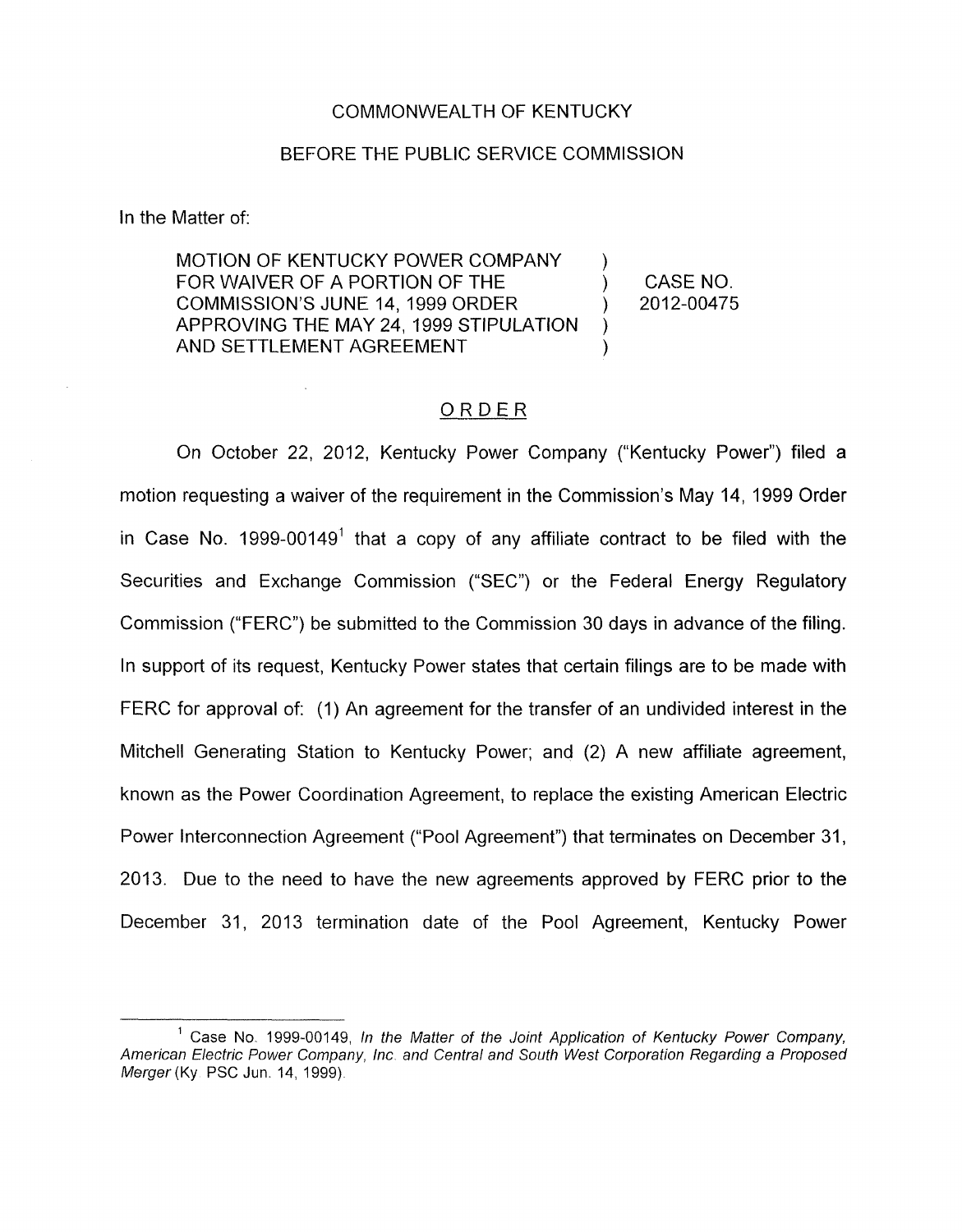requests authority to file the affiliate agreements with the Commission at the same time as they are filed at FERC, rather than 30 days in advance.

Based on the motion and being otherwise sufficiently advised, the Commission finds that the requirement to submit new affiliate agreements to the Commission 30 days in advance of filing with the SEC or FERC was set forth in a Settlement Agreement which was adopted and approved by the Commission's June 14, 1999 Order in Case No. 1999-00149. The intent of the requirement was to ensure that we are informed of the contents of affiliate agreements and are afforded an opportunity to provide comments prior to the agreements' being filed with the SEC or FERC.

In this instance, the new agreements were not submitted to the Commission 30 days before being filed at FERC, but Kentucky Power did meet with the Commission Staff, the Attorney General's Office of Rate Intervention, and the Kentucky Industrial Utility Customers, Inc. to explain the contents of the proposed agreements prior to filing them with FERC. Under the circumstances of this case, the Commission finds good cause to accept Kentucky Power's efforts as substantial compliance and waive the requirement to submit the affiliate agreements 30 days prior to their being filed at FERC.

IT IS THEREFORE ORDERED that Kentucky Power's motion for a waiver of the requirement established in Case No. 1999-00149 to submit the affiliate agreements discussed in the findings above 30 days before filing those agreements at FERC is granted.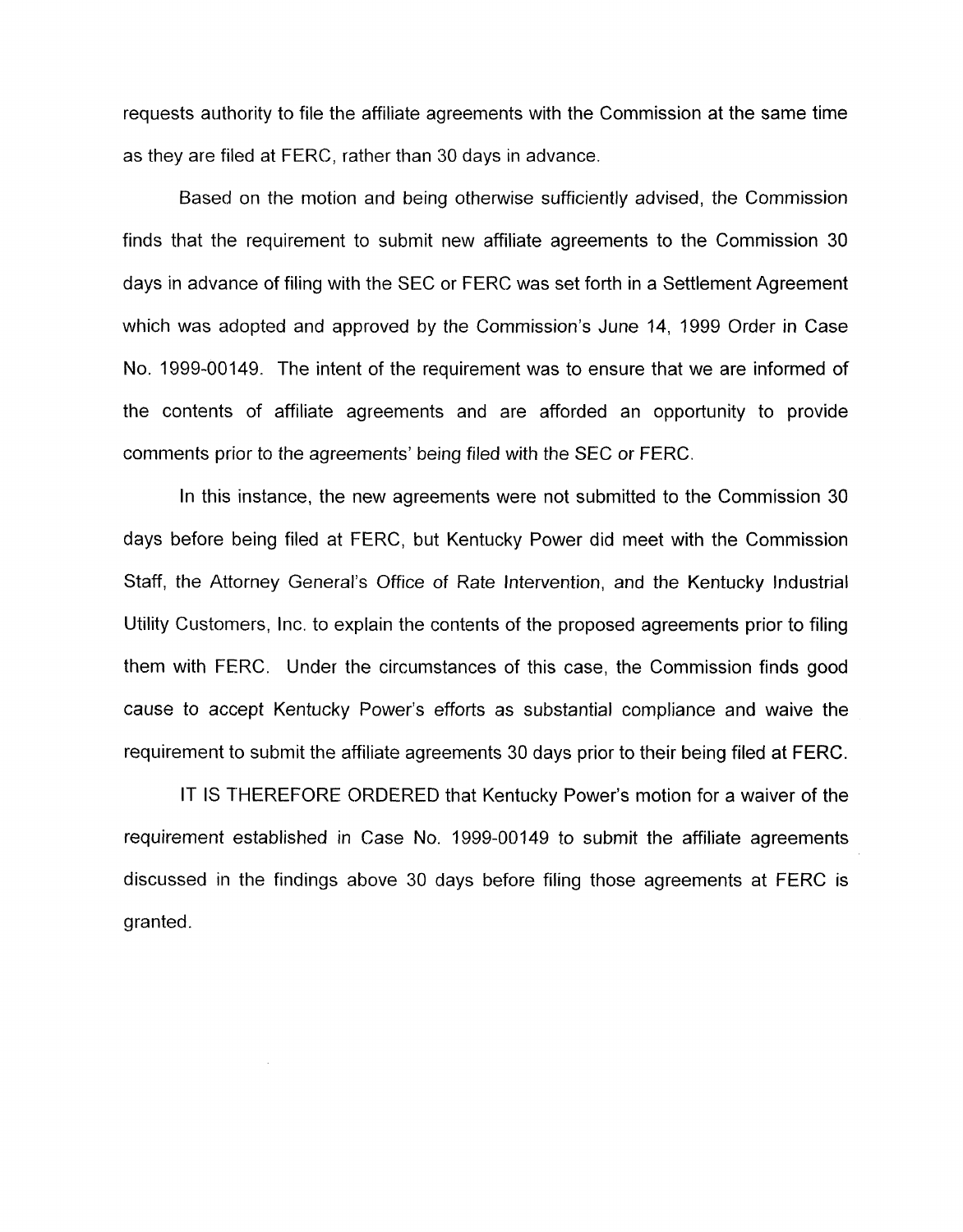By the Commission



 $\bar{\lambda}$ 

 $\bar{z}$ 

**ATTEŞ** pirector  $Exe$ γę

Case No. 2012-00475

 $\sim$